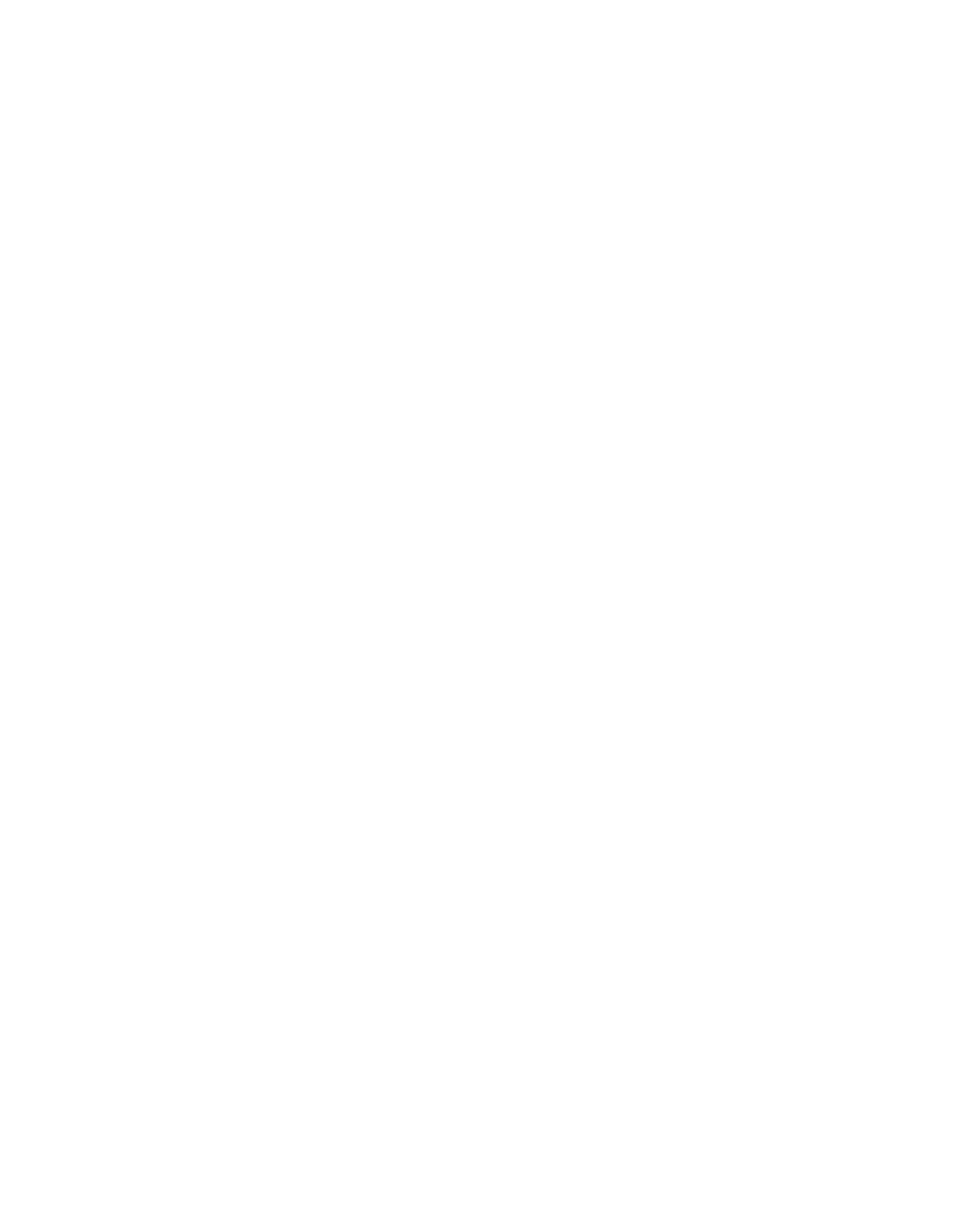# Table of Contents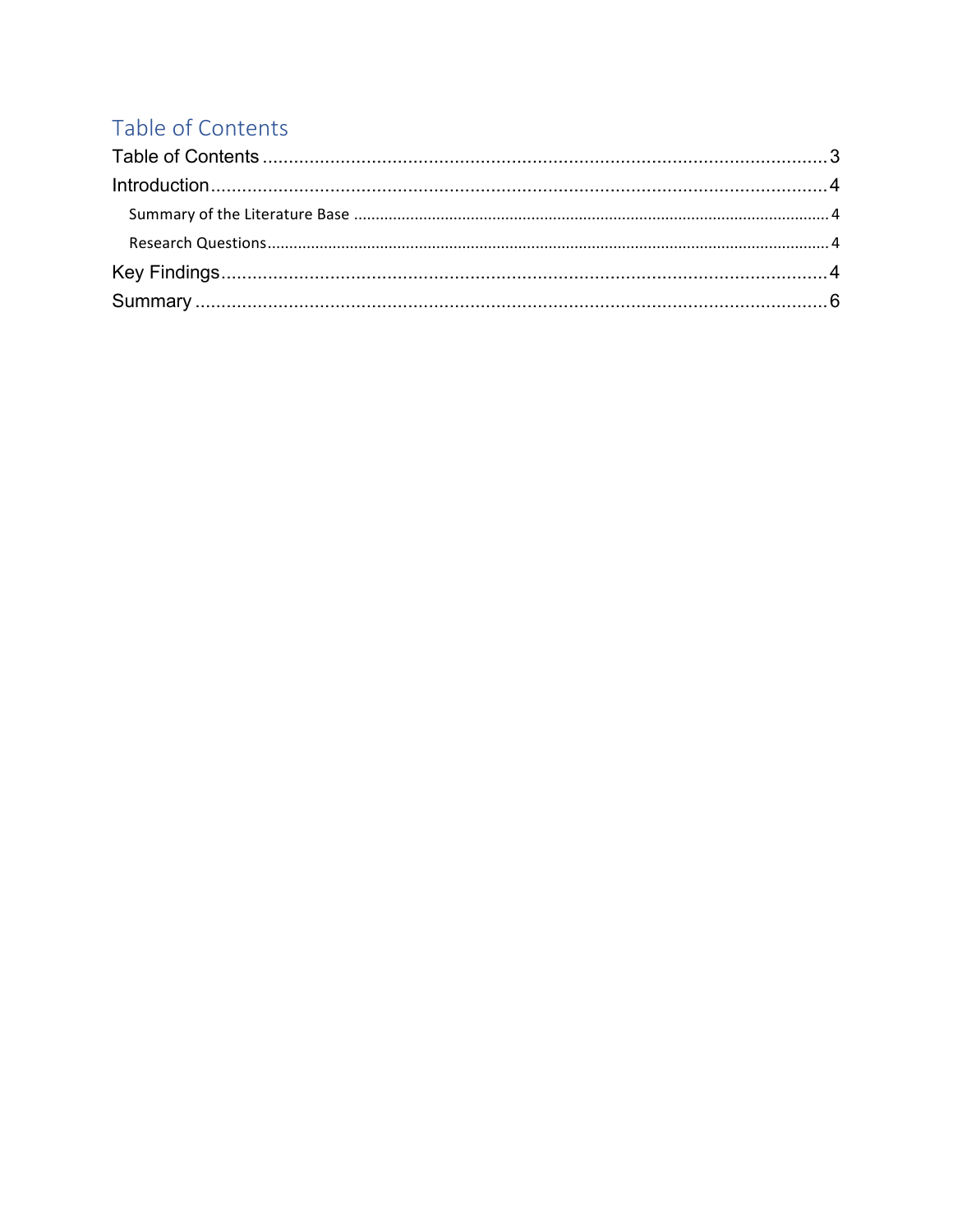### **Introduction**

The purpose of the Access to Nature project was to explore a series of data across reallife early years environments to help to explain the complexities of children's outdoor experiences from birth; in other words, their access to nature. The impact of Covid on young families' engagement with the outdoor environment was a core line of enquiry.

### Summary of the Literature Base

#### Research Questions

Four research questions framed the data collection for this small-scale mixed methods study:

- 1. How should access to nature be defined?
- 2. Is young families' access to nature similar for all?
- 3. Is young families' access to nature being enabled both at home and in the early years setting?
- 4. Has Covid had an impact on children and their engagement with the outdoor environment?

Attempts were made to reach as representative a cross-section of the population as possible in terms of location, to include both densely populated city areas to rural settings. Data was collected in settings from across the north-east of England, London, and the south-east of England. Parent and early years educator questionnaires focused on access to nature, aiming to gather views from as large a population of parents and practitioners as possible, and were followed up by focused group activities and pupil voice tasks. Focus groups collated data on approaches to taking children into nature, including the impact of Covid-19.

# Key Findings

**1. Access to nature was clearly defined according to the individual perceptions of each of the three stakeholder groups involved in the project; the participant children, the parents, and the early years educators. Definitions of access to nature shaped adult responses as to what were perceived as outdoor experiences available to young families.**

The children's perceptions of access to nature centred on play resources available to them both at home and in their early years setting. Being outdoors was always about being active, and engaging in activities to support the development of both fine and gross motor skills. It also included a social aspect, or companionship, particularly playing with siblings in the back garden at home. Key adults in the children's lives,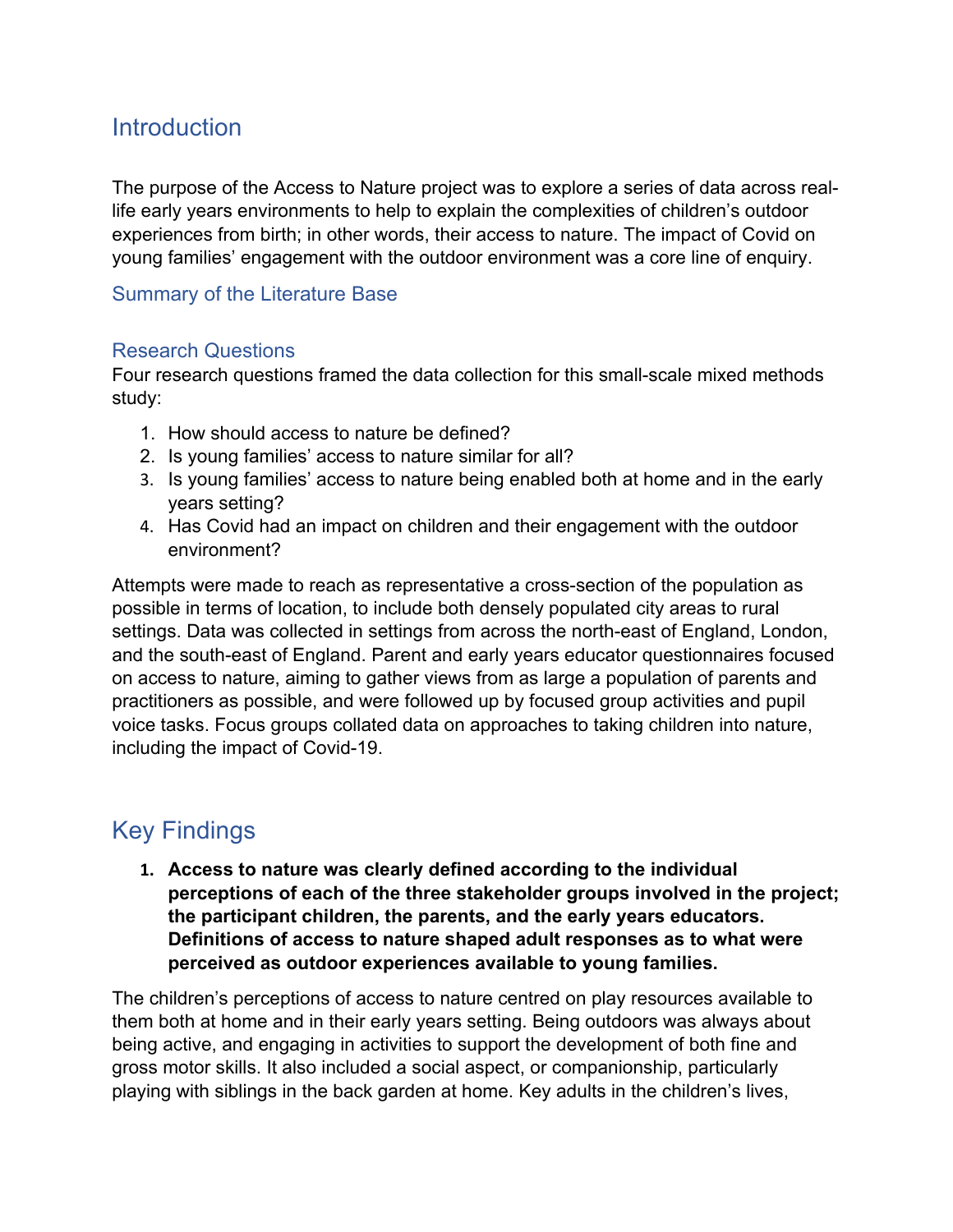including parents and grandparents, had an impact on the types of experiences children were exposed to outdoors.

The definition of access to nature across adult participants differed between the parents and early years educators. Parents talked about gardens and being outdoors with their children in a range of spaces and places. Whilst one set of responses amongst the early years educators centred on a clear definition of the term 'access to nature' as being outside and exploring the environment, the term was typically described in the context of what the setting could offer the children in their care in relation to in situ outdoor experiences. All the early years settings interviewed described their outdoor area as a space where learning opportunities were naturally embedded as part of the early years curriculum and effective early years practice.

### **2. Access to nature was not similar for all young families.**

A link between young families' access to nature and location (living in the countryside or town) was evident. Additional limitations are covered in Key Finding 4.

### **3. Young families' access to nature was, where possible, being enabled both at home and in the early years setting. This included during the lockdown periods of the pandemic.**

Access to nature was seen as important across both home and setting contexts, for example adults noticing a clear link between children's improved well-being because of going outside. For both parents and early years educators, enabling access to nature was important, however there were some differences in perspective. Those early years educators of city-based children clearly felt that part of their role was to fill a perceived gap in the children's outdoor experience, especially those children who lived in flats. Both parents and early years educators across all contexts described benefits to being outdoors. For parents of children with special educational needs, additional concerns were expressed to do with avoiding stigma when outdoors with their children which meant they went outside on a less regular basis. In addition, this group of children could not always access the outdoors independently.

### **4. Barriers to access to nature emerged for both parents and early years educators.**

Early years educators discussed barriers to going outside in the setting, including children who preferred to stay inside; not having the appropriate clothing, for example, or their perception of the outdoors. Practitioners mentioned changing patterns of behaviour amongst parents, such as driving the short distance to school which negated the need for a coat. Barriers to nature included the type of home lived in, for example a flat or a house; the quality of the outdoor environment that was available; having the means to get to outdoor spaces, including transport and cost; the weather; and for early years educators, the intrinsic needs of specific groups of children such as EAL learners, and those with special needs. Limitations of statutory curricula beyond the Early Years